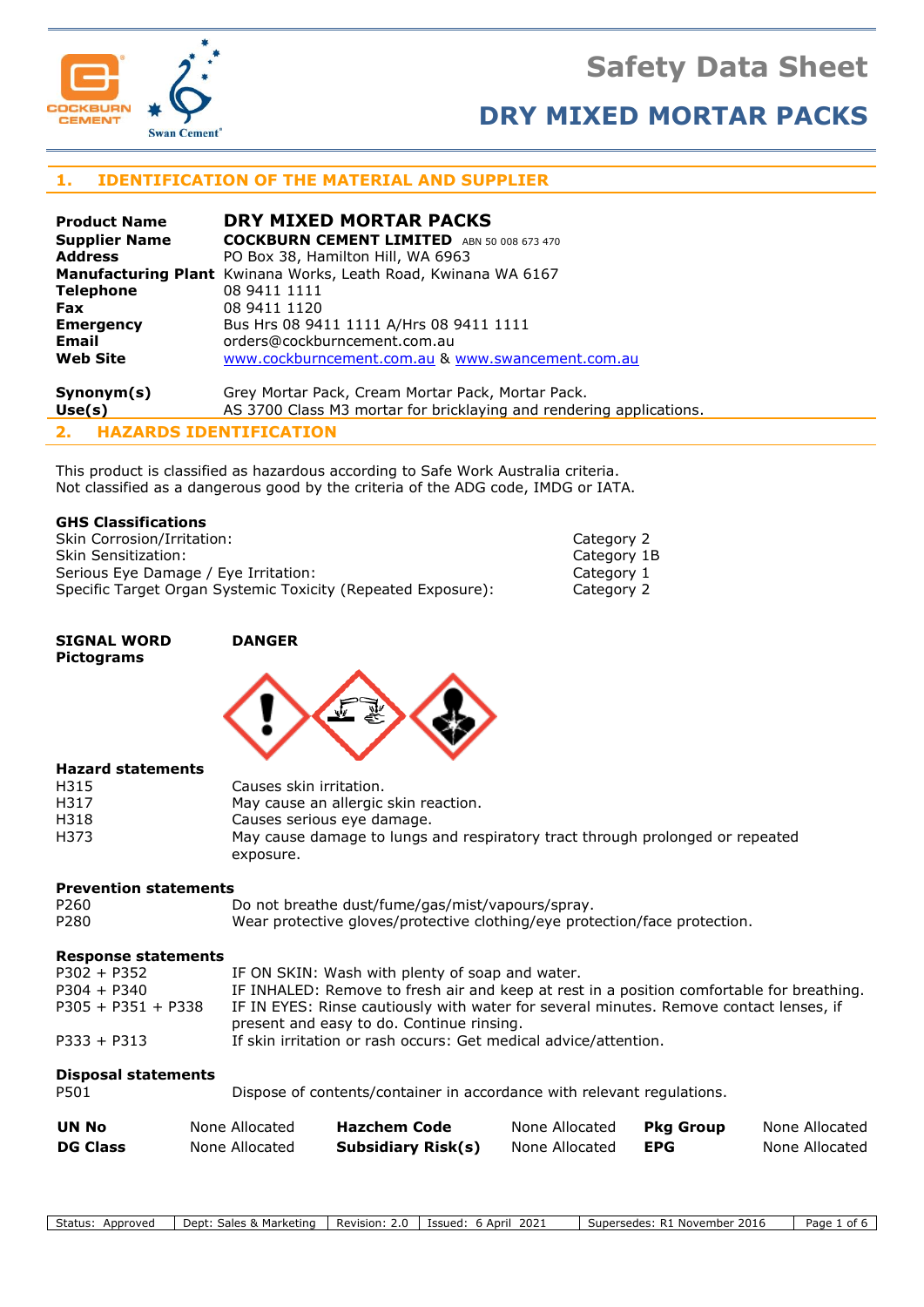

# **3. COMPOSITION/INFORMATION ON INGREDIENTS**

A small proportion of the fine dust associated with this product will contain 'Respirable Crystalline Quartz' (RCQ). While the product is wet and being applied as per the directions on the package the amount of airborne RCQ will be minimal, but it is still recommended that proper PPE is worn. Once dry any residues, grinding or strong abrasive forces may reintroduce RCQ into the air so caution should be taken.

| Ingredient                  | <b>Formula</b>                      | Conc.       | CAS No.    |
|-----------------------------|-------------------------------------|-------------|------------|
| PORTLAND CEMENT             | Not Available                       | $10 - 15\%$ | 65997-15-1 |
| HYDRATED LIME               | $Ca(OH)_2$                          | $< 10\%$    | 1305-62-0  |
| CRYSTALLINE SILICA (QUARTZ) | SiO <sub>2</sub>                    | $< 80\%$    | 14808-60-7 |
| GYPSUM                      | CaSO <sub>4</sub> 2H <sub>2</sub> O | $1 - 4\%$   | 10101-41-4 |
| CHROMIUM (VI) HEXAVALENT    | $Cr^{6+}$                           | Trace       | 18540-29-9 |

\*Aggregates used may be siliceous.

## **4. FIRST AID MEASURES**

- **Eye** Flush thoroughly with flowing water for at least 15 minutes and seek medical attention if symptoms persist. If wet cement is splashed into the eyes flush thoroughly with flowing water for 15 minutes and seek urgent medical attention.
- **Inhalation** Remove from dusty area to fresh air. If symptoms persist, seek medical attention.
- **Skin** Remove heavily contaminated clothing immediately. Wash off skin thoroughly with water. A shower may be required. Seek medical attention for persistant irritation or burning of the skin.
- **Ingestion** Rinse mouth and lips with water. Do not induce vomiting. Give water to drink to dilute stomach contents. If symptoms persist, seek medical attention.
- Advice to Doctor Treat symptomatically.
- **First Aid Facilities** Eye wash station.

### **Additional Information - Aggravated Medical Conditions**

- **Inhalation** Over exposure resulting from prolonged and repeated inhalation of dust containing crystalline silica can cause bronchitis, silicosis (scarring of the lung.) It may also increase the risk of scleroderma (a disease affecting the connective tissue of the skin, joints, blood vessels and internal organs) and lung cancer. Epidemiological studies have shown that smoking increases the risk of bronchitis, silicosis (scaring of the lung) and lung cancer in persons exposed to crystalline silica.
- **Skin** Prolonged and repeated skin contact with cement in wet concrete, mortars and slurries may result in irritant dermatitis or alkaline burns.
- **Eye I**rritating to the eye. If wet cement is splashed into the eye alkaline burns can cause permanent damage.

### **5. FIRE FIGHTING**

| Flammability              | Non-flammable. Does not support combustion of other materials.        |
|---------------------------|-----------------------------------------------------------------------|
| <b>Fire and Explosion</b> | No fire or explosion hazard exists.                                   |
| Extinguishing             | Non-flammable; use suitable extinguishing agent for surrounding fire. |
| <b>Hazchem Code</b>       | None.                                                                 |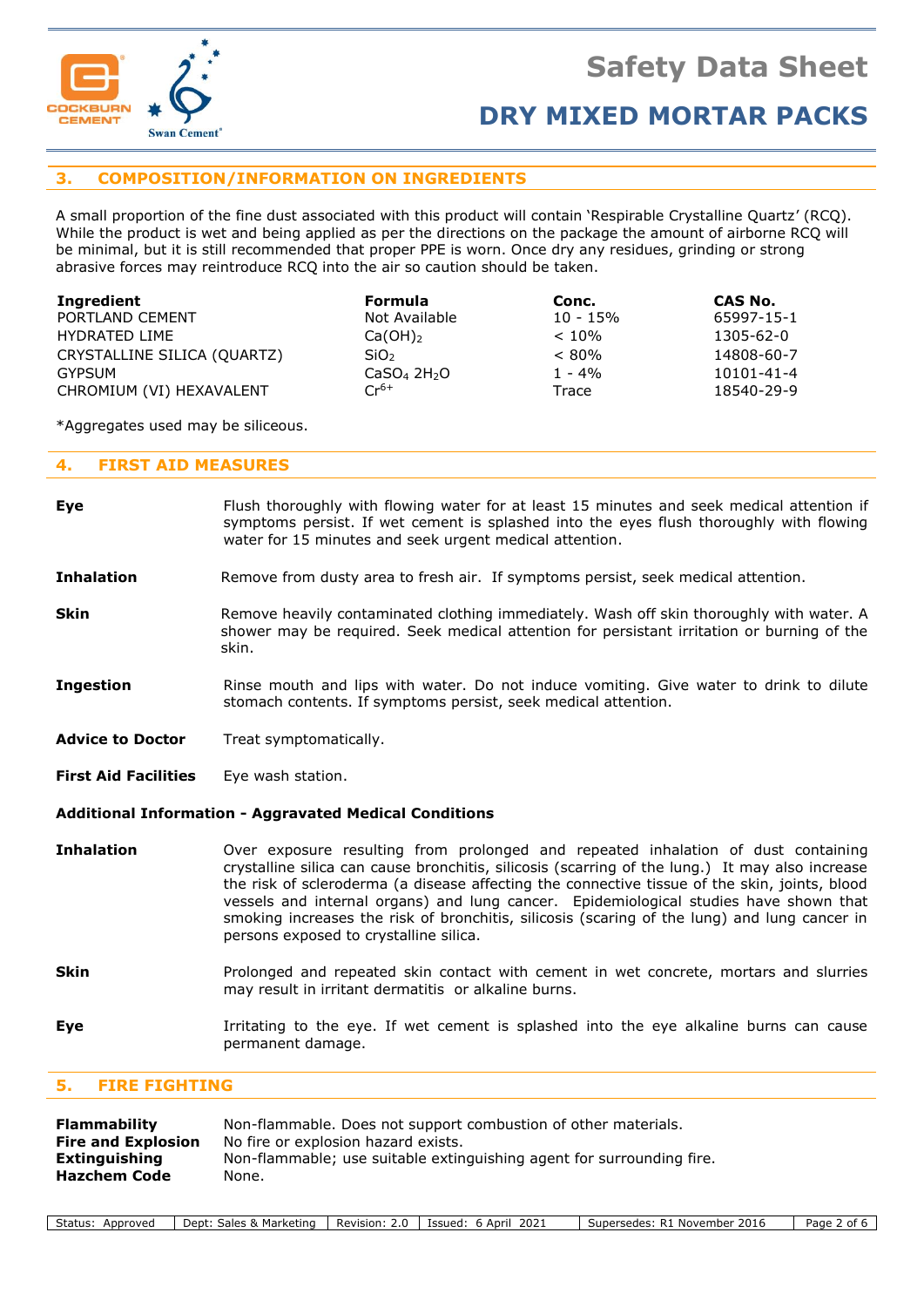

# **6. ACCIDENTAL RELEASE MEASURES**

| <b>Spillage</b>  | If spilt (bulk), contact emergency services if appropriate. Wear dust-proof goggles,<br>PVC/rubber gloves, a Class P2 respirator (where an inhalation risk exists), coveralls and<br>rubber boots. Clear area of all unprotected personnel. Prevent spill entering drains or<br>waterways. Collect and place in sealable containers for disposal or reuse. Avoid<br>generating dust. |
|------------------|--------------------------------------------------------------------------------------------------------------------------------------------------------------------------------------------------------------------------------------------------------------------------------------------------------------------------------------------------------------------------------------|
| <b>Emergency</b> | Follow safety requirements for personal protection under Section 8 Exposure                                                                                                                                                                                                                                                                                                          |

## **Procedures** Controls/Personal Protection.

## **7. HANDLING AND STORAGE**

**Storage** Store off the floor in the original bags in a cool, dry, well ventilated area, removed from excessive moisture and heat. Ensure packages are adequately labelled, protected from physical damage and sealed when not in use.

> Before use carefully read the product label. Use of safe work practices are recommended to avoid eye or skin contact and inhalation. Observe good personal hygiene, including washing hands before eating. Prohibit eating, drinking, and smoking in contaminated areas.

#### **Property/** Refer to Section 13. **Environmental**

## **8. EXPOSURE CONTROLS/PERSONAL PROTECTION**

| <b>Ventilation</b>                  | Do not inhale dust/powder. Use with adequate ventilation. Where a dust inhalation<br>hazard exists, mechanical extraction ventilation is recommended. Maintain dust levels<br>below the recommended exposure standard.                                                                                                                                                                                                                                                                     |
|-------------------------------------|--------------------------------------------------------------------------------------------------------------------------------------------------------------------------------------------------------------------------------------------------------------------------------------------------------------------------------------------------------------------------------------------------------------------------------------------------------------------------------------------|
| <b>Exposure</b><br><b>Standards</b> | CALCIUM HYDROXIDE (1305-62-0)<br>ES-TWA: 5 $mg/m3$ (Respirable Dust)<br>CHROMIUM (VI) HEXAVALENT (18540-29-9)<br>ES-TWA: 0.05 mg/m <sup>3</sup> (Chromium VI compounds)<br>GYPSUM (10101-41-4)<br>ES-TWA: 10 $mq/m3$ (Respirable Dust)<br>PORTLAND CEMENT (65997-15-1)<br>ES-TWA: 10 mg/m <sup>3</sup> (Respirable Dust)<br>SILICA, CRYSTALLINE - QUARTZ (14808-60-7)<br>ES-TWA: $0.05 \text{ mg/m}^3$ (Respirable Dust).<br>Under Model WHS Law adopted in most Australian jurisdictions. |

**PPE** Wear dust-proof goggles and rubber or PVC gloves. Where an inhalation risk exists, wear a Class P2 respirator. If there is potential for prolonged and/or excessive skin contact, wear coveralls. At high dust levels, wear a Class P3 respirator or a Powered Air Purifying Respirator (PAPR) with Class P3 filter.

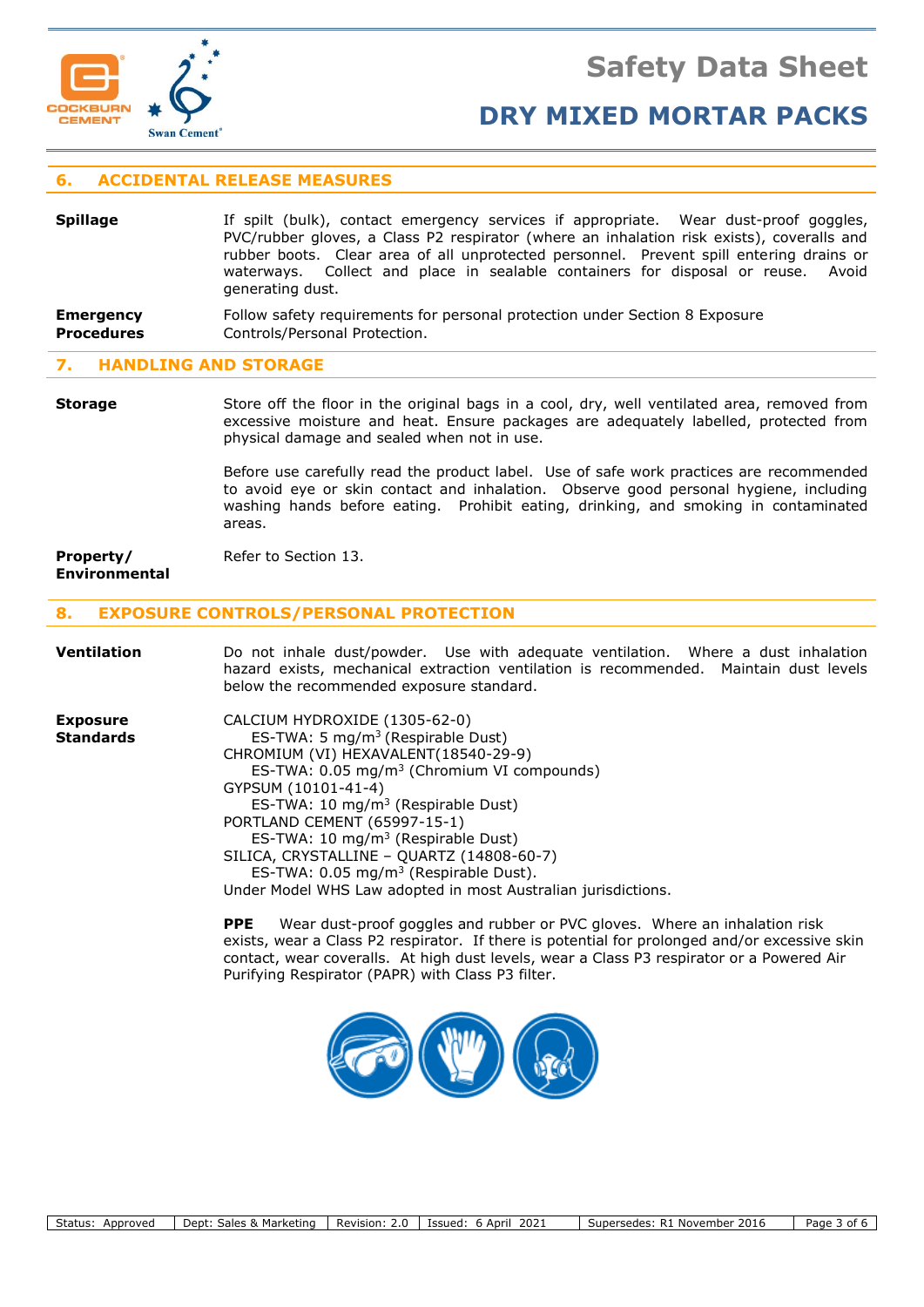



# **9. PHYSICAL AND CHEMICAL PROPERTIES**

| <b>Appearance</b>       | A grey mixture containing<br>cement, hydrated lime, and fine<br>aggregate. | Solubility (water)           | Slight, hardens on<br>mixing with water |
|-------------------------|----------------------------------------------------------------------------|------------------------------|-----------------------------------------|
| Odour                   | Odourless                                                                  | <b>Specific Gravity</b>      | Average Approx 2.7                      |
| рH                      | Approximately 12                                                           | % Volatiles                  | Not Available                           |
| <b>Vapour Pressure</b>  | Not Available                                                              | <b>Flammability</b>          | Non Flammable                           |
| <b>Vapour Density</b>   | Not Available                                                              | <b>Flash Point</b>           | Not Relevant                            |
| <b>Boiling Point</b>    | Not Available                                                              | <b>Upper Explosion Limit</b> | Not Relevant                            |
| <b>Melting Point</b>    | Not Available                                                              | <b>Lower Explosion Limit</b> | Not Relevant                            |
| <b>Evaporation Rate</b> | Not Available                                                              | <b>Autoignition</b>          | Not Available                           |
|                         |                                                                            | <b>Temperature</b>           |                                         |
| <b>Bulk Density</b>     | Dry 1500 to 1700 kg/m <sup>3</sup><br>Compacted (cast) $1800 - 2100$       |                              |                                         |
| <b>Particle Size</b>    | kg/m <sup>3</sup><br>Up to nominal 2 mm                                    |                              |                                         |

# **10. STABILITY AND REACTIVITY**

**Chemical Stability** Chemically Stable

**Conditions to Avoid** Keep free of moisture

**Incompatible** Incompatible with oxidising agents (e.g. hypochlorites), ethanol, acids (e.g. hydrofluoric acid) **Materials** and interhalogens (e.g. chlorine trifluoride). Water contact may increase product.

**Decomposition** Unlikely to evolve toxic gases when heated to decomposition.

**Products**

# **Hazardous Reactions** None

# **11. TOXICOLOGICAL INFORMATION**

| <b>Acute Toxicity</b> | No known toxicity data available for this product.                                                                                                                                                                                                                                                                                                                                                                                                                                                                                                         |
|-----------------------|------------------------------------------------------------------------------------------------------------------------------------------------------------------------------------------------------------------------------------------------------------------------------------------------------------------------------------------------------------------------------------------------------------------------------------------------------------------------------------------------------------------------------------------------------------|
| Eye                   | Irritant upon contact with powder/dust. Over exposure may result in pain, redness,<br>corneal burns, and ulceration with possible permanent damage.                                                                                                                                                                                                                                                                                                                                                                                                        |
| <b>Inhalation</b>     | Slightly corrosive. Irritating to the respiratory system, causing coughing and sneezing.<br>Over exposure may result in severe mucous membrane irritation and bronchitis.<br>Hexavalent chromium is reported to cause respiratory sensitisation, however due to the<br>trace amount present, a hazard is not anticipated under normal conditions of use.<br>Crystalline silica can cause silicosis (lung disease) with chronic over exposure, however<br>due to low levels present and product application, adverse health effects are not<br>anticipated. |
| <b>Skin</b>           | Irritating to the skin. Prolonged and repeated contact with powder or wetted form may<br>result in skin rash, dermatitis, and sensitisation.                                                                                                                                                                                                                                                                                                                                                                                                               |
| <b>Ingestion</b>      | Slightly corrosive. Ingestion may result in burns to the mouth and throat, with vomiting<br>and abdominal pain. Due to product form, ingestion is not considered a likely exposure<br>route.                                                                                                                                                                                                                                                                                                                                                               |
| <b>Mutagenicity</b>   | Insufficient data available for this product to classify as a mutagen.                                                                                                                                                                                                                                                                                                                                                                                                                                                                                     |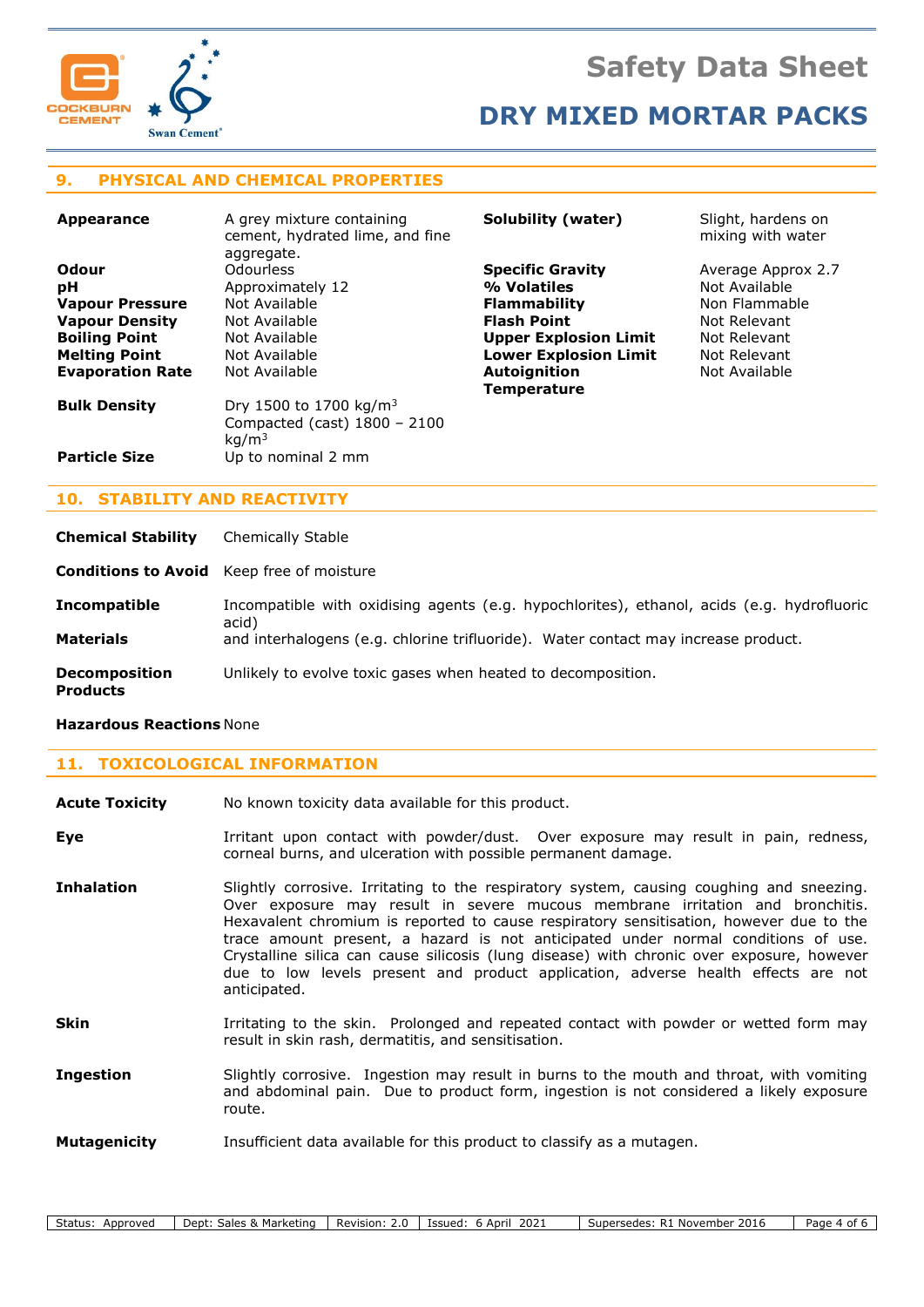

**Degradability**

# **DRY MIXED MORTAR PACKS**

**Carcinogenicity** Dry Mixed Mortar Packs are not classified as a carcinogen by NOHSC. Crystalline silica and hexavalent chromium compounds are classified as carcinogenic to humans (IARC Group 1), however due to low levels present and product application, the criteria for classification is not met.

## **12. ECOLOGICAL INFORMATION**

**Toxicity Product forms an alkaline slurry when mixed with water. This product is non-toxic to** aquatic life forms when present in cured solid form.

**Persistence &** Product is persistent and would have a low degradability.

**Mobility in soil** A low mobility would be expected in a landfill situation.

## **13. DISPOSAL CONSIDERATIONS**

- Waste Disposal Reuse or recycle where possible. Alternatively, ensure product is covered with moist soil to prevent dust generation and dispose of to an approved landfill site. Contact the manufacturer for additional information.
- **Legislation** Dispose of in accordance with relevant local legislation. Keep out of sewer and stormwater drains.

## **14. TRANSPORT INFORMATION**

Not classified as a dangerous good by the criteria of the ADG Code.

Drivers of trucks transporting bagged product should ensure that the bags are properly restrained.

## **IATA (INTERNATIONAL AIR TRANSPORT ASSOCIATION)**

| <b>DG Class</b>      | None Allocated | Subsidiary Risk(s)  | None Allocated | EPG       | None Allocated |
|----------------------|----------------|---------------------|----------------|-----------|----------------|
| UN No                | None Allocated | <b>Hazchem Code</b> | None Allocated | Pka Group | None Allocated |
| <b>Shipping Name</b> | None Allocated |                     |                |           |                |

## **15. REGULATORY INFORMATION**

| Poison          | A poison schedule number has not been allocated to this product using the criteria in the |
|-----------------|-------------------------------------------------------------------------------------------|
| <b>Schedule</b> | Standard for the Uniform Scheduling of Drugs and Poisons (SUSDP).                         |
| <b>AICS</b>     | All chemicals listed on the Australian Inventory of Chemical Substances (AICS).           |

### **16. OTHER INFORMATION**

**Additional** CEMENT CONTACT DERMATITIS: Individuals using wet cement, mortar, grout, or concrete **Information** could be at risk of developing cement dermatitis. Symptoms of exposure include itchy, tender, swollen, hot, cracked, or blistering skin with the potential for sensitisation. The dermatitis is due to the presence of soluble (hexavalent) chromium.

> IARC – GROUP 1 – PROVEN HUMAN CARCINOGEN. This product contains an ingredient for which there is sufficient evidence to have been classified by the International Agency for Research into Cancer as a human carcinogen. The use of products known to be human carcinogens should be strictly monitored and controlled.

> RESPIRATORS: In general, the use of respirators should be limited and engineering controls employed to avoid exposure. If respiratory equipment must be worn ensure correct respirator selection and training is undertaken. Remember that some respirators may be extremely uncomfortable when used for long periods. The use of air powered or